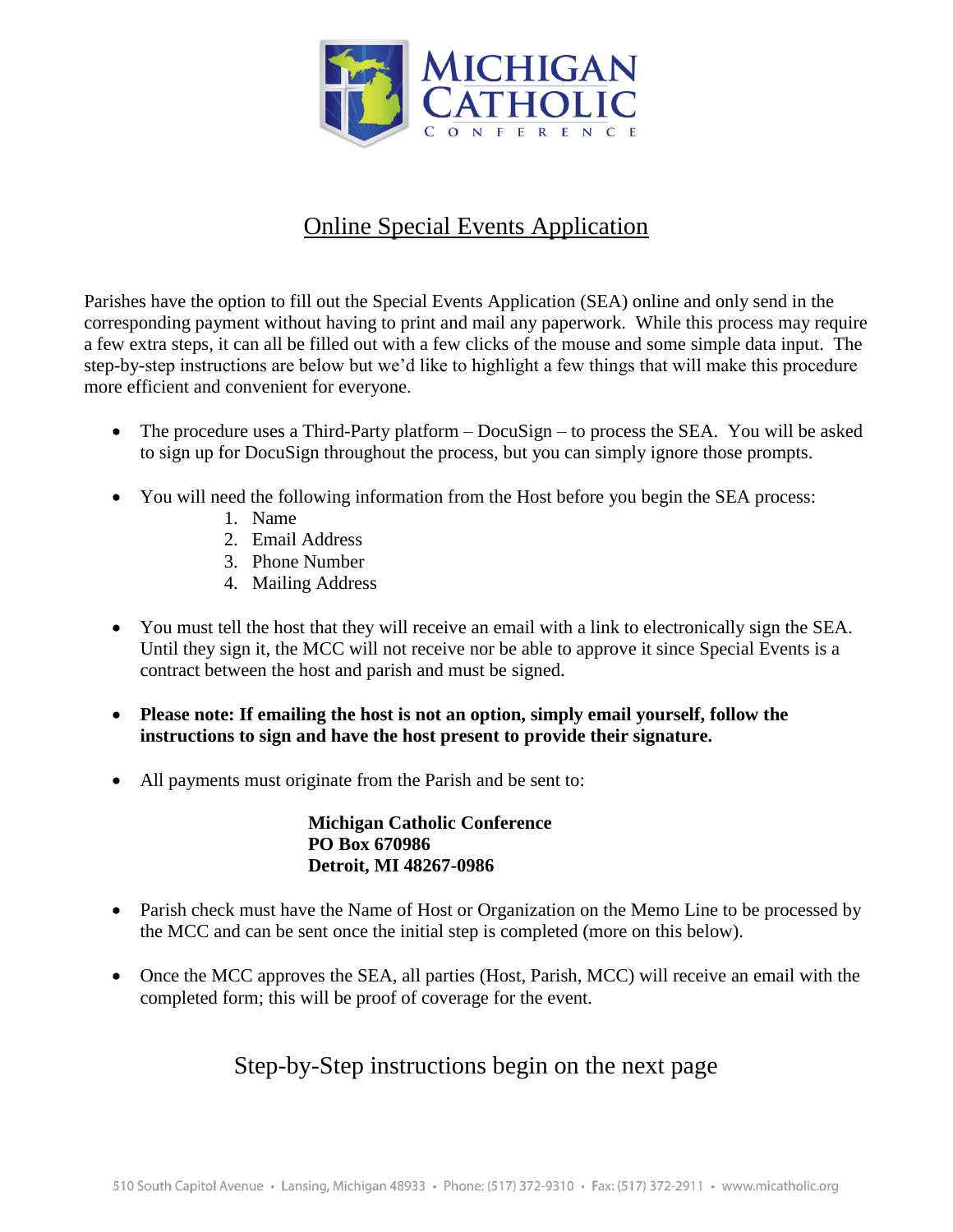## Online Special Events Application Instructions

- 1. Follow the link to the Special Events Application from either Bookkeeper Self-Serve or the Risk Management page on the Michigan Catholic Conference website. [\(http://www.micatholic.org/risk-management/\)](http://www.micatholic.org/risk-management/)
- 2. The "PowerForm Signer Information" window should show up. This is where you put your name and email as well as the name and email of the Host who will be having the event.

| If there are other 'roles' required for this document to be completed, please enter<br>the name and email of these other recipients. An email will be sent inviting them<br>to sign along with you. |  |
|-----------------------------------------------------------------------------------------------------------------------------------------------------------------------------------------------------|--|
| Please enter your name and email<br>to begin the signing process.                                                                                                                                   |  |
| Your Role:                                                                                                                                                                                          |  |
| <b>Unit Representative</b>                                                                                                                                                                          |  |
| Your Name:                                                                                                                                                                                          |  |
| John Greenburg                                                                                                                                                                                      |  |
| Your Email:                                                                                                                                                                                         |  |
| jgreenburg@micatholic.org                                                                                                                                                                           |  |
| signers needed for this document.<br>Role:                                                                                                                                                          |  |
|                                                                                                                                                                                                     |  |
| Host                                                                                                                                                                                                |  |
| Name:                                                                                                                                                                                               |  |
| John Greenburg                                                                                                                                                                                      |  |
| Email:                                                                                                                                                                                              |  |

4. You will then be redirected to enter an access code that you will receive via email within seconds.

Email looks like this: From: Subject: **Special Events via DocuSign Email Validation: Special Events Application for John Greenburg**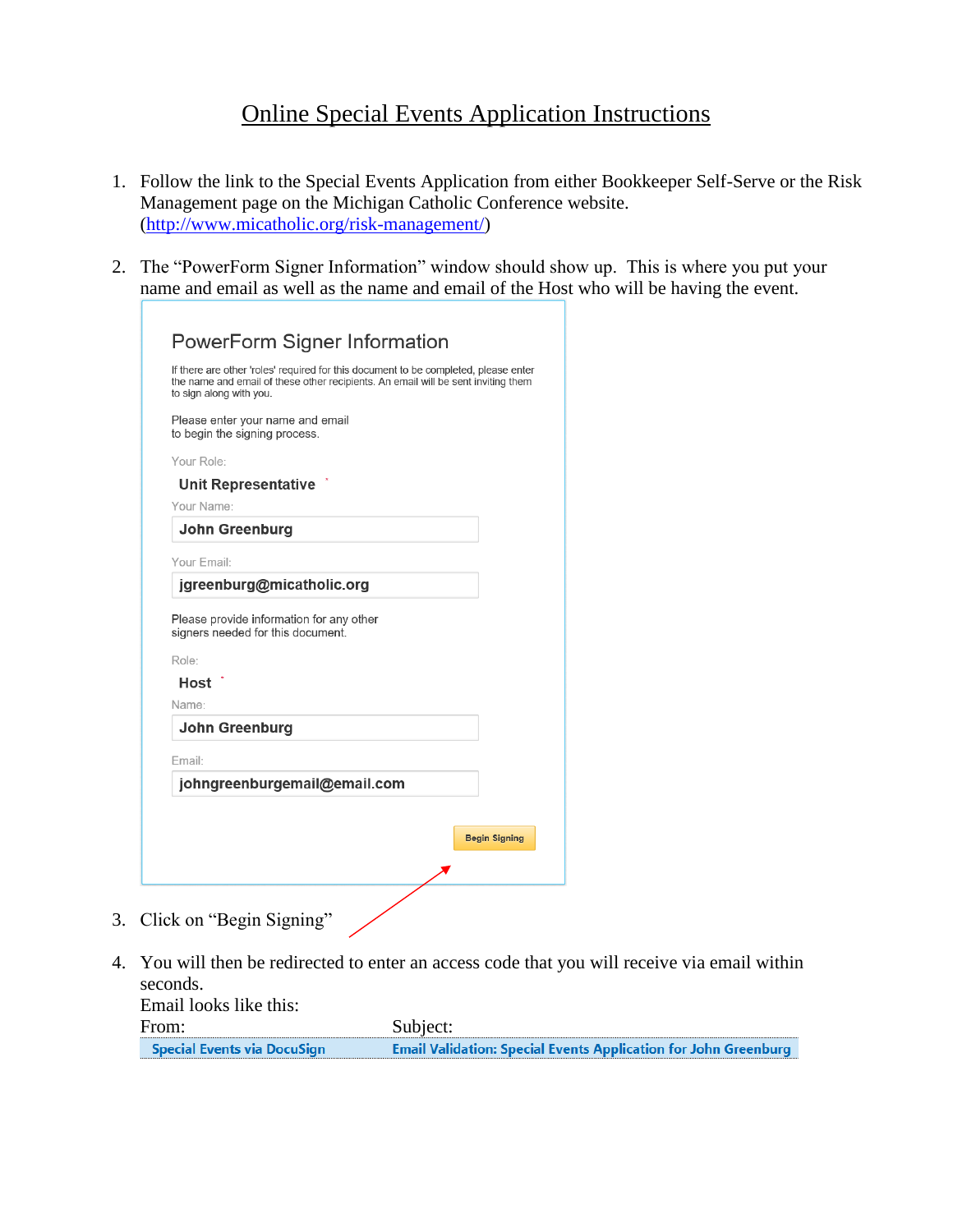| Docu <i>Sign</i> |                                   |    |                                |  |
|------------------|-----------------------------------|----|--------------------------------|--|
|                  |                                   |    |                                |  |
|                  | Signing validation code: ed2373a9 | 昀. | $C$ opy                        |  |
|                  | <b>RESUME SIGNING</b>             | 躡  | Who Is<br>Insert Document Item |  |
|                  |                                   | ھ  | Smart Lookup                   |  |
|                  |                                   |    | Synonyms                       |  |
|                  |                                   | 蟁  | Translate                      |  |

Simply highlight and copy the code, click on RESUME SIGNING (or go back to the browser as the below screen should still be there) and paste the code into the appropriate field:

|                   | Please enter the access code to view the document                                                                                                                                                                                                      |
|-------------------|--------------------------------------------------------------------------------------------------------------------------------------------------------------------------------------------------------------------------------------------------------|
|                   | <b>Special Events</b><br>Michigan Catholic Conference                                                                                                                                                                                                  |
| Access Code       | An email has just been sent to your email address with a special validation code in it. To proceed to<br>sign your documents please open your email, and enter the code into the box below. Keep this<br>browser window open while you get your email. |
| 0.4227200<br>Undo | <b>MALIDATE</b><br>I NEVER RECEIVED AN ACCESS CODE                                                                                                                                                                                                     |
| Cut               |                                                                                                                                                                                                                                                        |
| Copy              |                                                                                                                                                                                                                                                        |
| Paste             |                                                                                                                                                                                                                                                        |
| <b>Delete</b>     |                                                                                                                                                                                                                                                        |
| Send to OneNote   |                                                                                                                                                                                                                                                        |
| Select all        |                                                                                                                                                                                                                                                        |
| Inspect element   |                                                                                                                                                                                                                                                        |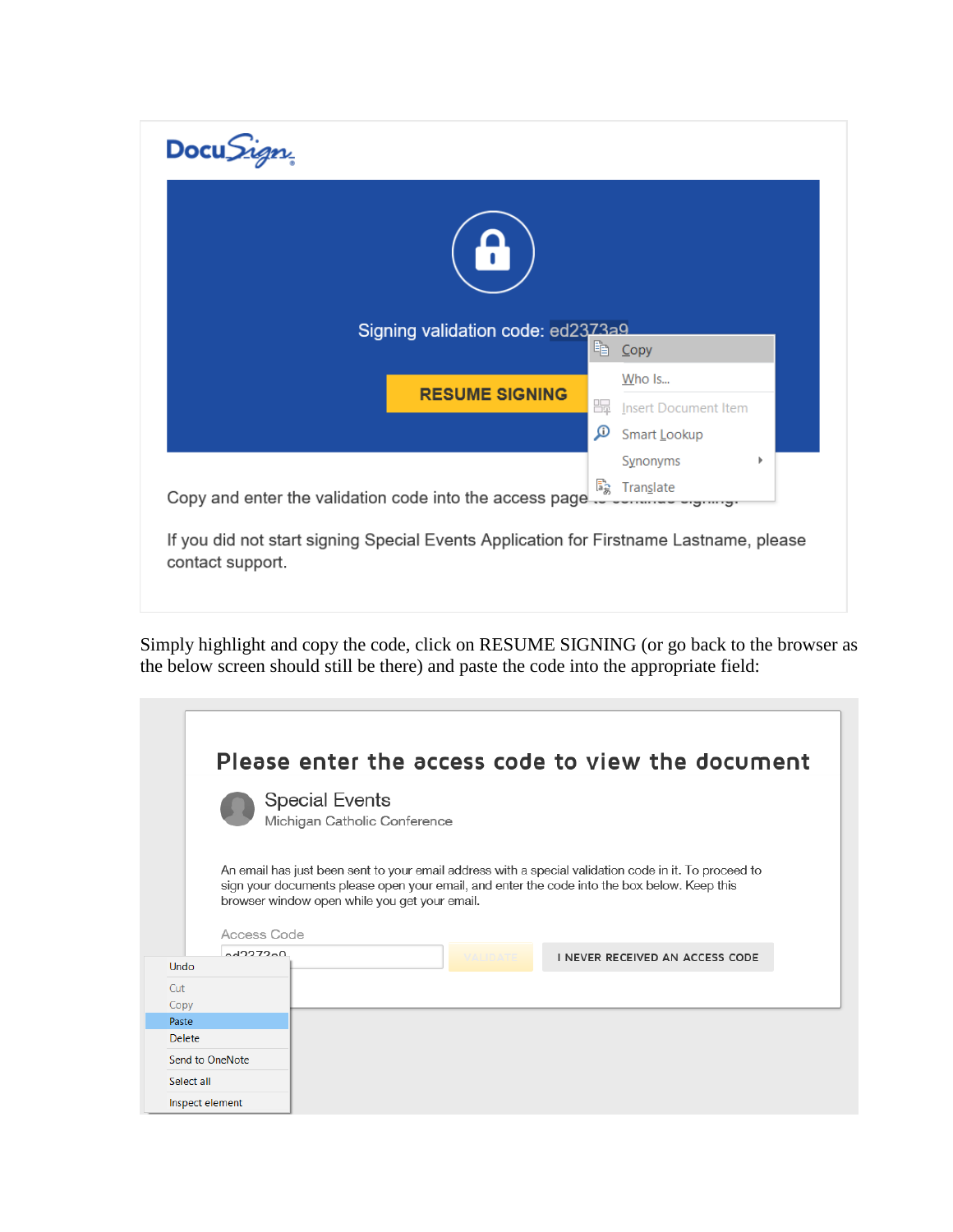- 5. Click on Validate
- 6. Click on continue to begin filling out the form:

| Please Review & Act on These Documents<br><b>Special Events</b><br>Michigan Catholic Conference<br>receives your check and approves the application. | PRIVATE MESSAGE: Please fill out the entire form with all required information. You will receive a completed copy once MCC          |                                                                                                                                              |                 | DocuSign               |
|------------------------------------------------------------------------------------------------------------------------------------------------------|-------------------------------------------------------------------------------------------------------------------------------------|----------------------------------------------------------------------------------------------------------------------------------------------|-----------------|------------------------|
| Please review the documents below.                                                                                                                   |                                                                                                                                     |                                                                                                                                              | <b>CONTINUE</b> | <b>OTHER ACTIONS *</b> |
|                                                                                                                                                      | DocuSign Envelope ID: FEB3DECA-2B1C-4BB1-95D8-5E7679B13A81<br><b>MCC Unit Number:</b><br>Parish or Institution (Additional Insured) | <b>MICHIGAN</b><br><b>CATHOLIC</b><br>CONFERENCE<br>Host Name<br>Individual or Organization Requesting Coverage (Named Insured)<br>Signature |                 |                        |
|                                                                                                                                                      | <b>Address</b><br>Zip Code<br><b>City</b><br><b>State</b><br>Date of Event:                                                         | <b>Host Telephone Number</b><br><b>Host Address</b><br><b>Zip Code</b><br><b>City</b><br><b>State</b>                                        |                 |                        |

 $\overline{\phantom{0}}$ 

7. All fields are required. You can either tab from field to field or simply click on each field to fill them out.

|              | DocuSign Envelope ID: FEB3DECA-2B1C-4BB1-95D8-5E7679B13A81                                                                                                                                           |
|--------------|------------------------------------------------------------------------------------------------------------------------------------------------------------------------------------------------------|
| <b>START</b> | <b>MICHIGAN</b>                                                                                                                                                                                      |
|              | MCC Unit Number<br><b>Host Name</b><br>Individual or Organization Requesting Coverage (Named Insured)                                                                                                |
|              | Parish or Institution (Additional Insured)<br>Signature                                                                                                                                              |
|              | Address<br>Host Telephone Number                                                                                                                                                                     |
|              | City<br>Zip Code<br><b>Host Address</b><br>State                                                                                                                                                     |
|              |                                                                                                                                                                                                      |
|              | City<br>State<br>Zip Code<br>Date of Event:                                                                                                                                                          |
|              | Type of Event:<br>Check Number:<br>(Wedding, Banquet, Dance, etc.)                                                                                                                                   |
|              | Time of Event: From<br>Approximate Number of Participants:<br>to                                                                                                                                     |
|              | Is Alcohol being served? Yes $\bigcirc$ No $\bigcirc$<br>Is food being served? Yes $\circ$ No $\circ$                                                                                                |
|              | Policy Premium: \$100<br>Policy Period: 24 Hours (1 calendar day)<br>Insured by: Travelers Insurance Co.<br>Limits of Liability: \$1,000,000 Combined Single Limit<br>Host Liquor Liability Included |
|              | <b>Make Checks Payable to:</b><br><b>Michigan Catholic Conference</b><br>PO Box 670986<br>Detroit, MI 48267-0986                                                                                     |
|              | NOTIFICATION OF AN EVENT MUST REACH THE MCC AT LEAST 72 HOURS IN ADVANCE OF THE EVENT                                                                                                                |
|              | When MCC receives check and verifies information, the parish/institution and host will each receive a copy.                                                                                          |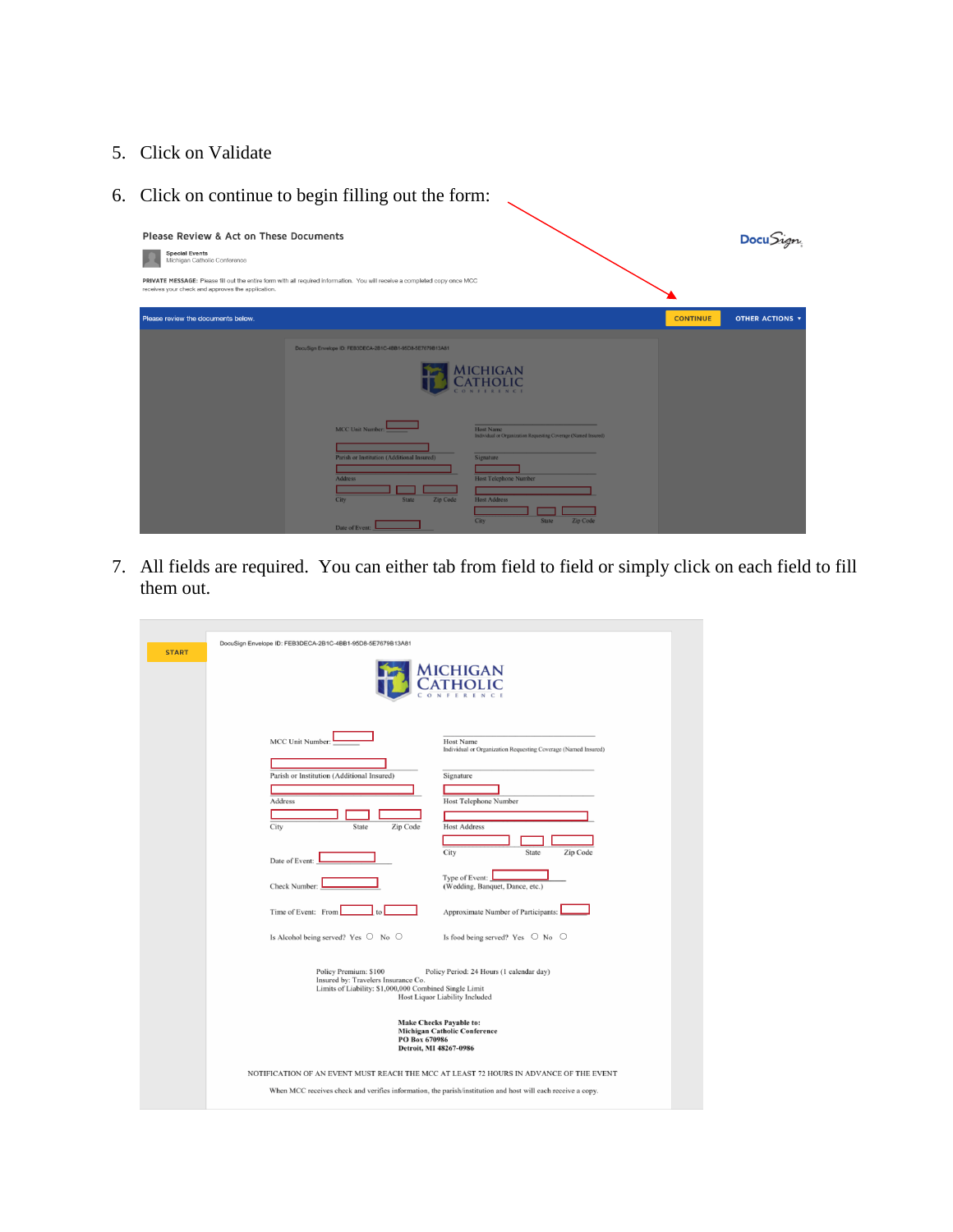- 8. Please note: The Host Name will not show up to you on the form, but it will when the host receives the email. It will then be populated and visible to all parties from this step forward.
- 9. Once all fields are filled out, click on FINISH. If you haven't done so already, instruct the host that they will be getting an email shortly and they will need to follow the simple instructions to electronically sign the form.
- 10. This screen will pop up but you can simply hit the X or click on "NO THANKS" then you can completely close out the browser as your part is done. You will receive a completed copy once the MCC receives the check and approves the application:

| Log in to DocuSign                                                                            | ॶॱॱॿॱ |  |
|-----------------------------------------------------------------------------------------------|-------|--|
| A copy of this document has been saved to your DocuSign account. Please<br>log in to view it. |       |  |
| Email<br>jgreenburg@micatholic.org                                                            |       |  |
| <b>LOG IN</b><br>NO THANKS                                                                    |       |  |
|                                                                                               |       |  |

11. Send a check to the MCC lockbox making sure the number matches what was entered into the form and the host's name is in the Memo field. Remember, send all checks to the following address:

> **Michigan Catholic Conference PO Box 670986 Detroit, MI 48267-0986**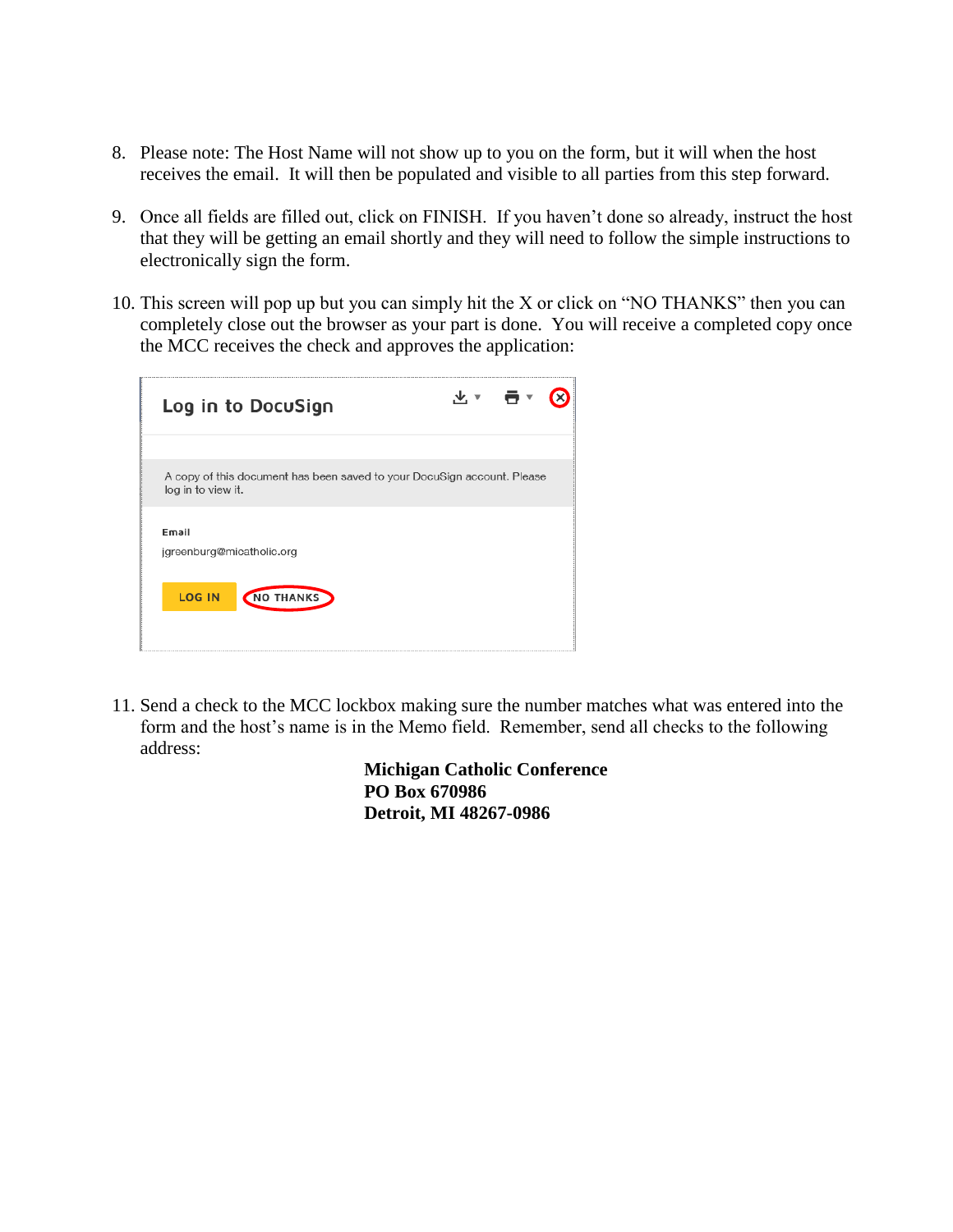12. Moments after you click on FINISH, the host will get an email from DocuSign that will look like this:

| From:                                                 | Subject:                                                                                                                                                                                                                                                 |
|-------------------------------------------------------|----------------------------------------------------------------------------------------------------------------------------------------------------------------------------------------------------------------------------------------------------------|
| Special Events via DocuSign                           | <b>Special Events Application for John Greenburg</b>                                                                                                                                                                                                     |
| Special Events Application for John Greenburg         |                                                                                                                                                                                                                                                          |
| Docu <i>Sign</i>                                      |                                                                                                                                                                                                                                                          |
|                                                       |                                                                                                                                                                                                                                                          |
|                                                       | Special Events sent you a document to review and sign.                                                                                                                                                                                                   |
|                                                       | <b>REVIEW DOCUMENT</b>                                                                                                                                                                                                                                   |
| <b>Special Events</b><br>specialevents@micatholic.org |                                                                                                                                                                                                                                                          |
| <b>PRIVATE MESSAGE</b>                                |                                                                                                                                                                                                                                                          |
| be your receipt.                                      | Please follow the link and simply sign where indicated. You can accept to use the<br>suggested signature or choose to draw your own. You will receive a completed<br>copy of the form once the MCC receives the parish check and approves it - this will |
| John Greenburg,                                       |                                                                                                                                                                                                                                                          |
|                                                       | Please DocuSign SPECIAL EVENTS ONLINE APPLICATION.pdf                                                                                                                                                                                                    |
| Thank You, Special Events                             |                                                                                                                                                                                                                                                          |

13. Once the host clicks on "REVIEW DOCUMENT," DocuSign will launch, they will then have to agree to terms and hit CONTINUE:



they will then be prompted to sign (as mentioned, their name now appears):

| John Greenburg                                                         |
|------------------------------------------------------------------------|
| <b>Host Name</b>                                                       |
| Individual or Organization Requesting Coverage (Named Insured)<br>Sign |
| Signature                                                              |
| Click on Sign                                                          |